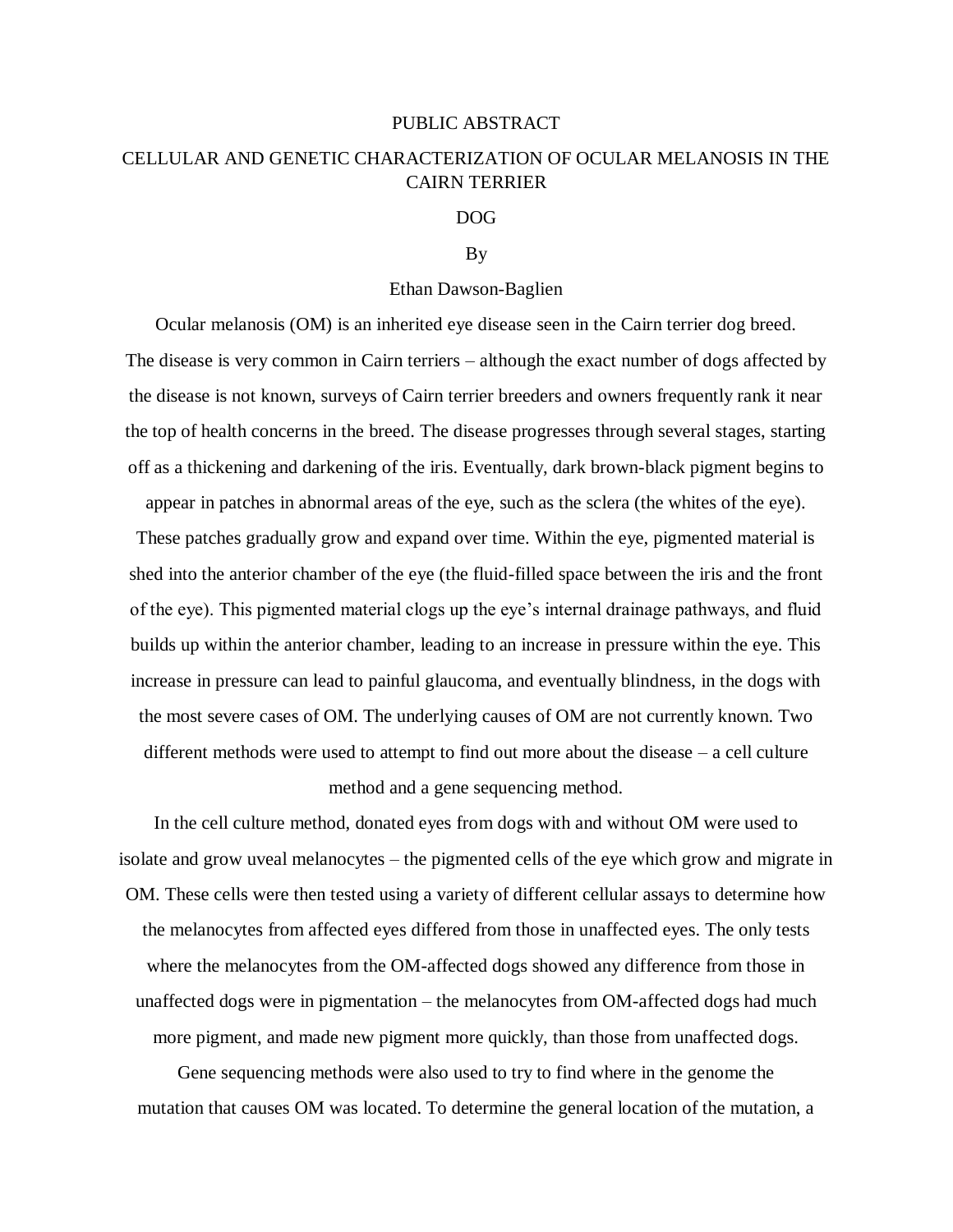whole-genome SNP array was used to test 94 dogs at 170k markers from all around the 2.8 billion base pairs of the canine genome, to see if any of the markers was associated with the disease. This identified a 7.5 million base-pair long region of chromosome 11 that was significantly associated with the disease. Next, the entire genome of 10 dogs was sequenced, 5

OM-affected and 5 unaffected, to look for the exact mutation causing OM. Analysis of the sequencing data failed to identify a likely causal variant, either within the identified region or in known genes related to pigmentation disorders. Finally, RNA sequencing was performed on eye tissues from 12 dogs; 7 OM-affected and 5 unaffected, to determine whether there were any differences in gene expression between the two populations. Six genes were identified that were expressed differently between the two populations that were in pathways known to be associated with cancer metastasis.

Although a causal variation for OM has not yet been discovered, several promising new clues have been identified that can be followed up on, including the general location of the causal DNA mutation on chromosome 11, and a number of genes whose expression are altered in OM-affected dogs. Following these leads may finally allow us to identify the underlying cause

of OM.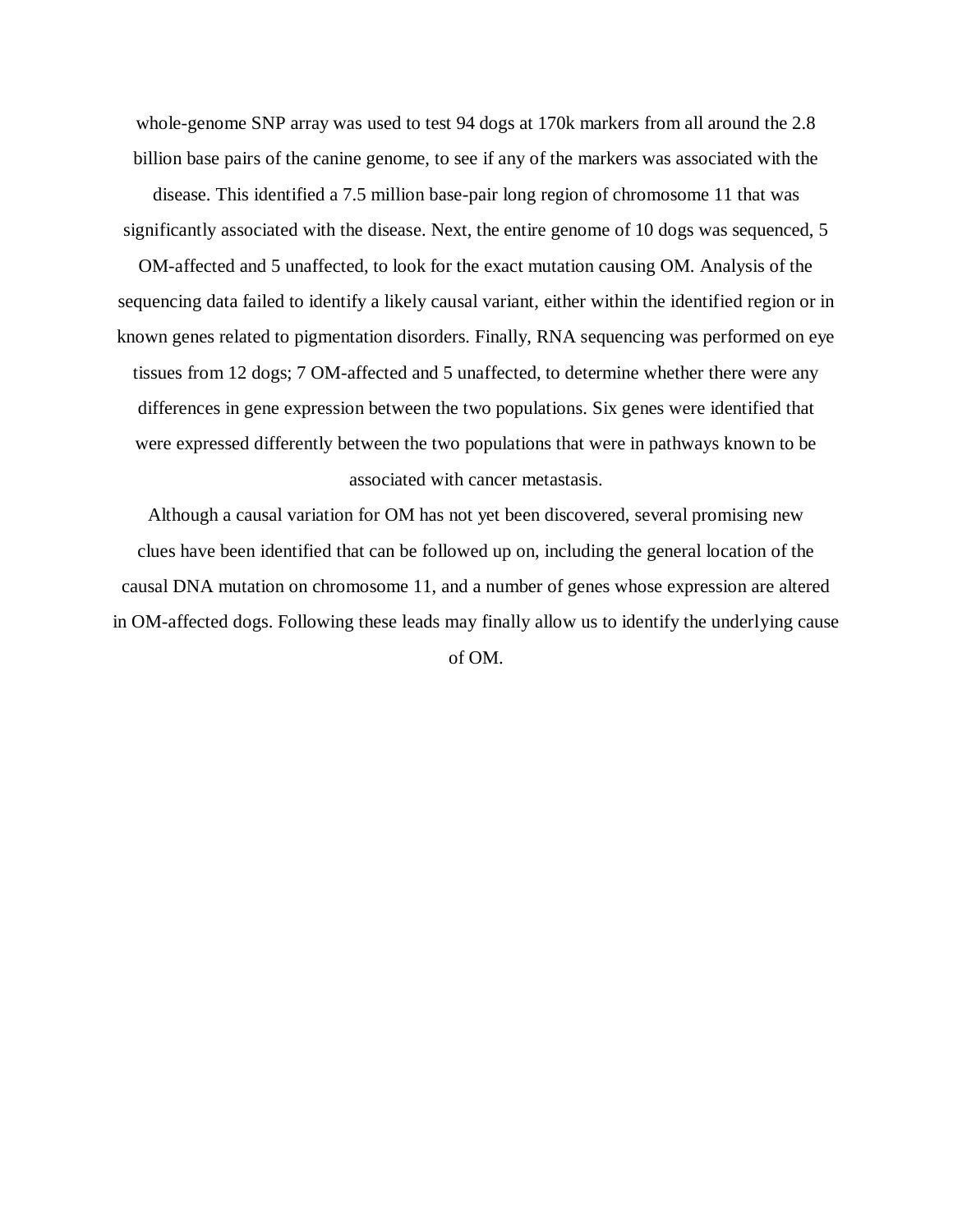#### ABSTRACT

# CELLULAR AND GENETIC CHARACTERIZATION OF OCULAR MELANOSIS IN THE CAIRN TERRIER

### DOG

#### By

## Ethan Dawson-Baglien

Ocular melanosis (OM) is an inherited eye disease characterized by a thickening of the iris root due to expansion of a melanocyte population and an abnormal progressive deposition of pigment in areas of the eye such as the sclera and episclera. The disease is inherited in an autosomal dominant fashion, and occurs almost exclusively in Cairn terrier dogs, in whom the disease is very common. OM is relatively recent in origin, leading us to suspect that it has a single causative underlying mutation, which spread through the Cairn population via a founder effect. In this work, two different approaches were used to attempt to characterize the OM phenotype – a cellular and a genetic approach.

A method for isolating and culturing canine uveal melanocytes without contamination from other cell types was initially developed. This was then used to isolate melanocytes from OM-affected and control dogs which were then compared using various assays of physiological behavior. These included a battery of standard cell behavior tests to evaluate doubling time, migration rate, anchorage independence, ability to migrate through a membrane, extracellular matrix preference, and melanin content and rate of production. In all aspects, melanocytes from OM-affected dogs and those from unaffected dogs were identical in vitro, except for melanin content and production rate – after initial culture, OM-affected melanocytes contained much more melanin than unaffected cells, and produced more melanin as well. These changes were eventually lost in later passages, but differences were statistically significant (p<0.05) in early-passage cells.

Attempts to identify a causal mutation for OM based using a candidate gene approach had not previously been successful, so a whole-genome SNP array was used to examine 94 Cairn terriers at ~170k evenly spaced markers throughout the genome. This identified a 7.5 megabase (Mb) region of chromosome 11 that was significantly associated with the disease.